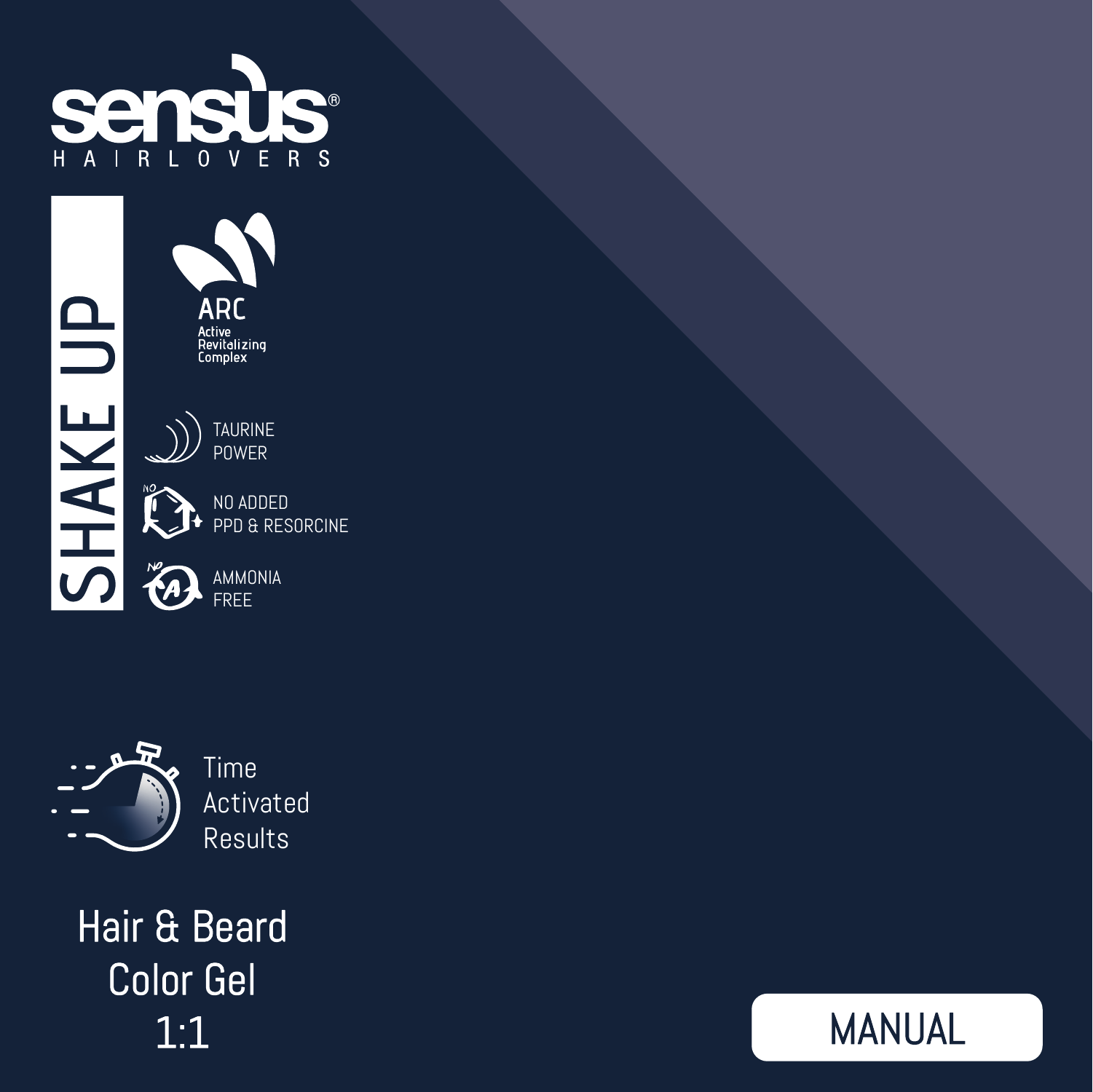## **PREPARATION**



ITA - Dopo un'attenta diagnosi su capelli non lavati, preparare nell'apposito applicatore 30 g di COVER UP/SILVER UP + 30 g di OXI UP. Agitare con cura ed applicare la miscela rapidamente, su tutta la testa, come se fosse uno shampoo o solo sulle zone da trattare, senza frizionare la cute. Pettinare e lasciare agire in base al risultato desiderato. Al termine della posa risciacquare con cura e detergere con ILLUMYNA MAN ANTIAGE SHAMPOO. Indossare sempre guanti monouso durante la preparazione, applicazione, manipolazione e risciacquo del prodotto.

ENG After carrying out a careful diagnosis of unwashed hair, prepare 30 g of COVER UP/SILVER UP + 30 g of OXI UP in the applicator bottle provided. Shake gently and apply the mixture without delay over all the hair as if it were a shampoo or only in the areas that need covering, without rubbing the scalp. Comb through and leave to develop until the desired result is obtained. When development time is over, rinse thoroughly and wash hair with ILLUMYNA MAN ANTIAGE SHAMPOO. Always wear disposable gloves when preparing, applying, handling and rinsing the product.

**ESP** Tras haber examinado detenidamente el cabello sin lavar, preparar 30 g de COVER UP/SILVER UP + 30 g de OXI UP en el aplicador correspondiente. Agitar cuidadosamente y aplicar la mezcla rápidamente por toda la cabeza, como si fuera un champú, o únicamente sobre las zonas que lo necesiten, sin frotar el cuero cabelludo. Peinar y dejar actuar según el resultado deseado. Al finalizar el tiempo de exposición, enjuagar bien y lavar con ILLUMYNA MAN ANTIAGE CHAMPÚ. Utilizar siempre guantes desechables para preparar, aplicar, manipular y enjuagar el producto.

**FRA** Après un diagnostic attentif sur les cheveux non lavés, préparer dans le doseur applicateur 30 g de COVER UP/SILVER UP + 30 g d' OXI UP. Bien agiter et appliquer rapidement le mélange, sur toute la tête, comme s'il s'agissait d'un shampooing ou uniquement sur les zones à traiter, sans frictionner le cuir chevelu. Peigner et laisser agir selon le résultat désiré. À la fin du temps de pose rincer soigneusement et nettoyer avec le SHAMPOOING ILLUMYNA MAN ANTIAGE. Mettre toujours des gants jetables pendant la préparation, l'application, la manipulation et le rinçage du produit.

**PTP** Após um atento diagnóstico nos cabelos não lavados, prepare no específico aplicador 30 g de COVER UP/SILVER UP + 30 g de OXI UP. Agite bem e aplique a mistura rapidamente, em toda a cabeça, como se fosse um shampoo ou apenas nas áreas a serem tratadas, sem friccionar a pele. Pentear e deixar atuar conforme o resultado desejado. No fim do tempo de repouso, enxaguar cuidadosamente e lavar os cabelos com o ILLUMYNA MAN ANTIAGE SHAMPOO. Use sempre luvas de proteção descartáveis durante a preparação, a aplicação, a manipulação e o enxágue do produto.

DE Nach einer sorgfältigen Diagnose auf ungewaschenem Haar 30 g COVER UP/SILVER UP + 30 g OXI UP im vorgesehenen Dosierfläschchen vermischen. Vorsichtig schütteln und die Mischung schnell auf den ganzen Kopf auftragen, wie ein Shampoo, oder nur auf die zu behandelnden Stellen, ohne sie in die Kopfhaut einzuarbeiten. Durchkämmen und je nach gewünschtem Ergebnis entsprechend lang einwirken lassen. Nach Ablauf der Einwirkzeit gründlich ausspülen und das Haar mit ILLUMYNA MAN ANTIAGE SHAMPOO waschen. Während der Vorbereitung und Anwendung sowie beim Ausspülen stets geeignete Einweghandschuhe tragen.

> NL - Na een aandachtige diagnose van het ongewassen haar 30 g COVER UP/SILVER UP + 30 g OXI UP in de speciale applicator bereiden. Goed schudden en meteen aanbrengen op het hele hoofd, als een shampoo, of alleen op de te behandelen zones, zonder het op de hoofdhuid in te wrijven. Doorkammen en laten inwerken naargelang het gewenste resultaat. Na de inwerktijd grondig uitspoelen en wassen met **ILLUMYNA MAN ANTIAGE SHAMPOO.** Altijd wegwerphandschoenen gebruiken tijdens het bereiden, aanbrengen, hanteren en uitspoelen van het product.

> > POL - Po diagnozie dokładnie przeprowadzonej na niemytych włosach przygotować w specjalnym aplikatorze **30 g COVER UP/SILVER UP + 30 g OXI UP.** Dokładnie wstrząsnąć i szybko nałożyć mieszaninę na całą głowę, jak w przypadku szamponu, lub tylko na strefy poddawane zabiegowi, bez pocierania skóry. Rozczesać i pozostawić do działania przez czas dostosowany do zamierzonego efektu. Po upływie czasu trzymania na włosach dokładnie spłukać i oczyścić przy użyciu **ILLUMYNA MAN ANTIAGE SHAMPOO.** W czasie przygotowywania, nakładania, rozprowadzania i spłukiwania produktu zawsze stosować rękawice ochronne.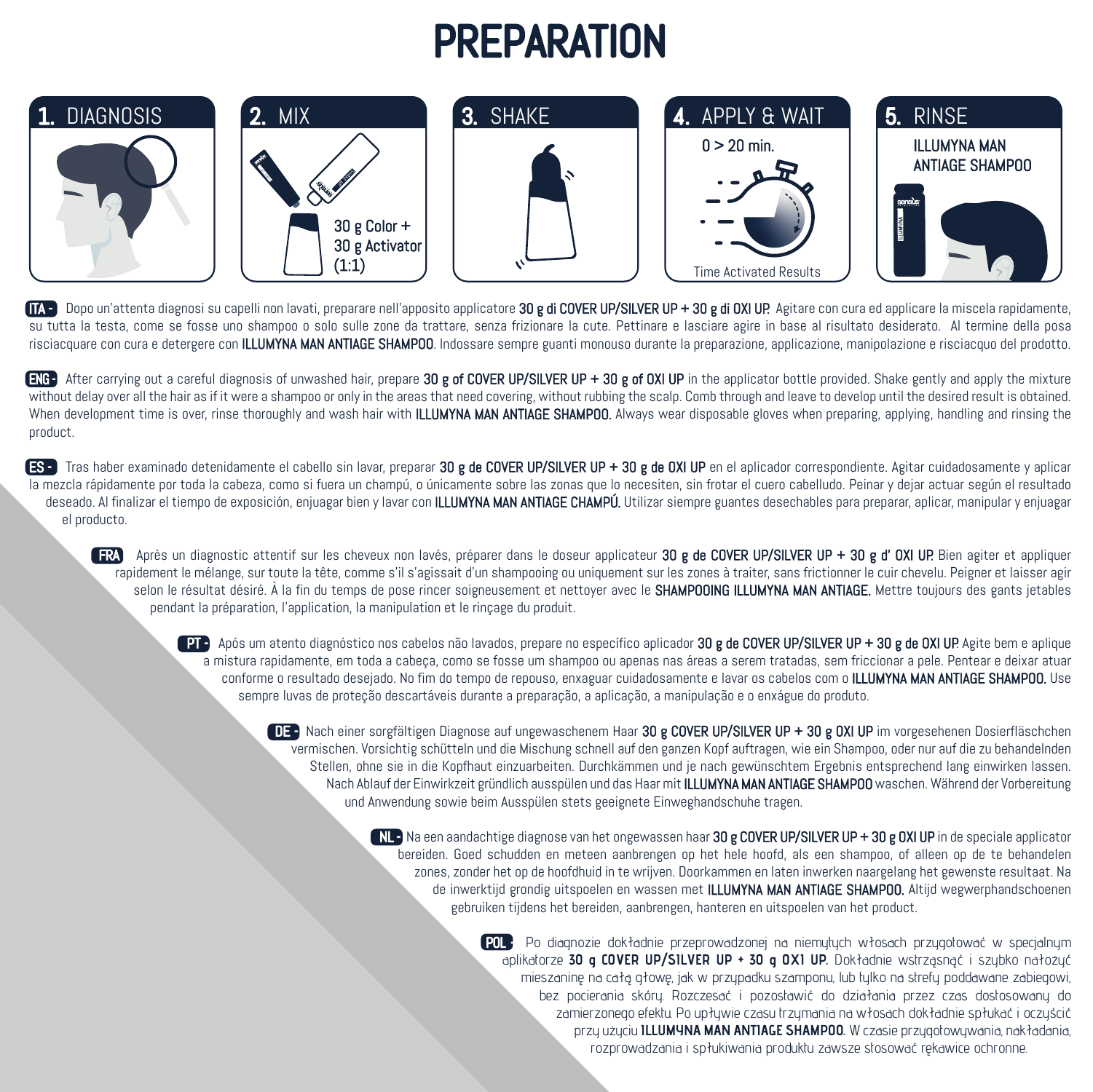

APPLICAZIONE COVER UP: Simulazione indicativa di tono e riflesso di un'applicazione su 80% di capelli bianchi.

### APPLICATION COVER UP:

Simulation indicative of tone and shade when applied to 80% white hair.





# **SILVER**

APPLICAZIONE SILVER UP:

Simulazione indicativa tono e riflesso di una applicazione su 100% di capelli bianchi.

APPLICATION SILVER UP: Simulation indicative of tone and shade when applied to 100% white hair.

#### GENERAL NOTES:

Utilizzare solo ed esclusivamente l'apposito attivatore OXI'UP. Per cuti particolarmente sensibili o disidratate si consiglia l'uso di Oil Shield prima dell'applicazione della miscela. Only use the special OXI'UP activator. For particularly sensitive or dehydrated scalps, we recommend using Oil Shield before applying the mixture. Utilizar única y exclusivamente el activador OXI'UP. Para pieles especialmente sensibles o deshidratadas se recomienda utilizar Oil Shield antes de aplicar la mezcla. Utiliser exclusivement l'activateur OXI'UP. En cas de cuir chevelu particulièrement sensible ou déshydraté, il est conseillé d'utiliser Oil Shield avant d'appliquer le mélange. Utilizar exclusivamente o específico ativador OXI'UP. Para peles particularmente sensíveis ou desidratadas, aconselha-se o uso de Oil Shield antes da aplicação da mistura. Nur und ausschließlich den entsprechenden OXI'UP-Entwickler verwenden. Bei besonders empfindlicher oder trockener Kopfhaut wird empfohlen, Oil Shield anzuwenden, bevor die Mischung aufgetragen wird. Uitsluitend de speciale activator OXI'UP gebruiken. Voor bijzonder gevoelige of droge hoofdhuid wordt aangeraden Oil Shield te gebruiken alvorens het mengsel aan te brengen. Stosować tylko i wyłącznie specjalny aktywator OXI'UP. W przypadku szczególnie wrażliwej lub przesuszonej skóry zaleca się stosowanie Oil Shield przed nałożeniem mieszaniny.